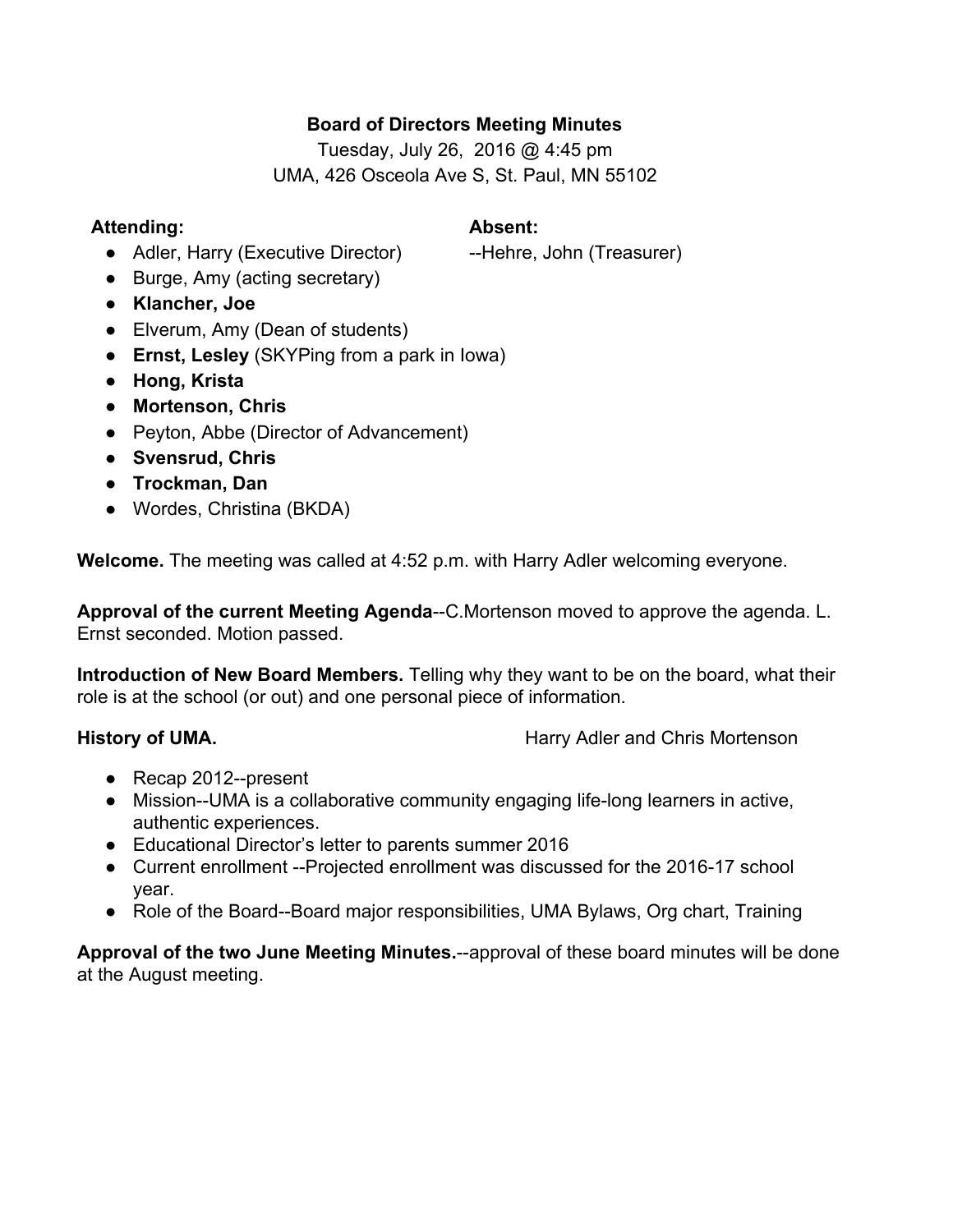# **Officer Election.**

- **• President--Chris Mortenson**
- **• Treasurer--Joe Klancher**
- **Vice President--Chris Svensrud**
- **•** Secretary--Lesley Ernst

L.Ernst motioned to fill the positions with the above people. D.Trockman seconded. Motion passed.

## **Schedule of Meetings.**

- K.Hong moved to have the **third Tuesday of each month**. J.Klancher seconded. Motion passed.
- C.Svensrud moved to keep the time to **4:45pm** . K.Hong seconded. Motion passed.
- Planning a Board retreat on October 8th

# **Board Member Terms (staggered).**

- **Klancher, Joe--2 year parent**
- **Ernst, Lesley--3 year teacher**
- **Hong, Krista--3 year parent**
- **•** Mortenson, Chris--2 year teacher
- **Svensrud, Chris--1 year parent**
- **Trockman, Dan--2 year community member**

L.Ernst motioned to accept these appoints as listed above. C.Svensrud seconded. Motion passed.

## **Vacant Seats filled by Appointment.**--one teacher and two community members

- For consideration to the board, someone needs to submit a cover letter and resume to the board and it is reviewed at the next meeting.
- C.Mortenson will contact an interested community member. Amy Elverum will contact teachers who may be interested.

**Conflict of Interest Discussion.** Forms will be signed in August.

## **Committees.**

- $\bullet$  Finance (held before the board meeting)--Harry, Joe, Christina, Amy E.
- Governance--ED search, elections, bylaws
- Facilities--ensure facilities are safe and adequate; identify and procure facilities necessary for growth projections
- Strategic Planning--
- $\bullet$  Marketing/Fundraising--Abbe